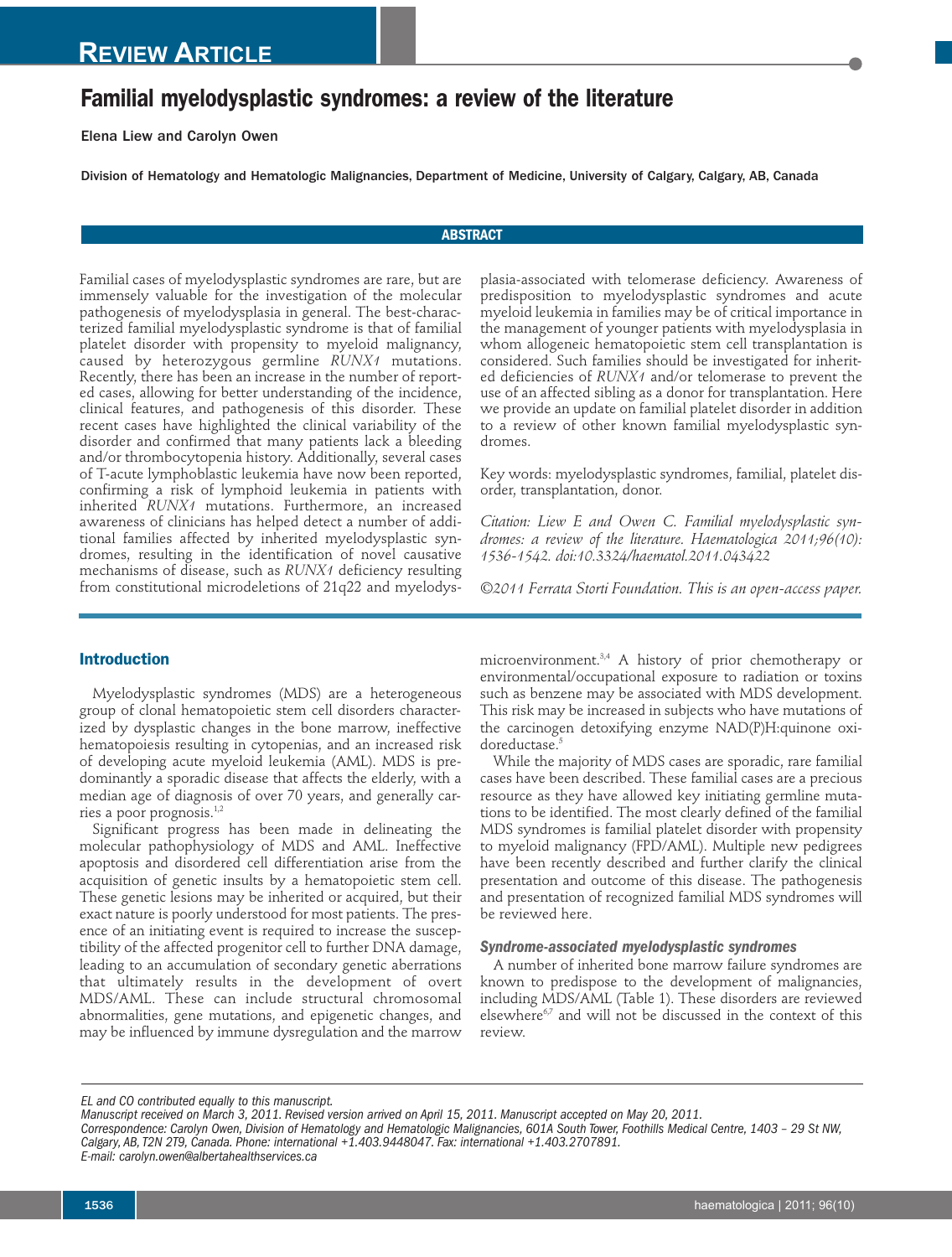## *Familial platelet disorder with propensity to myeloid malignancy*

FPD/AML is a rare autosomal dominant disorder characterized by quantitative and qualitative platelet defects with a predisposition for the development of myeloid malignancies. The disease appears to have complete penetrance but wide variability in clinical presentation. Reports of FPD/AML date back to 1978, <sup>8</sup> and so far there have been 30 pedigrees reported in the literature, with 10 reported in the last two years. This high reporting rate suggests that the prevalence of the disorder is likely higher than previously recognized and also highlights the increased awareness of FPD/AML by clinicians.

The first well-described pedigree was reported by Dowton *et al.* in 1985. <sup>9</sup> With additional pedigrees reported, it is apparent that the clinical presentation of FPD/AML is highly variable. A mild to moderate bleeding tendency due to quantitative and/or functional platelet defects is usually present from childhood, but many patients have no bleeding history. Thrombocytopenia is generally modest with normal-sized platelets. The pathogenesis underlying the thrombocytopenia and platelet dysfunction is not known. However, decreased expression of the thrombopoietin Mpl receptor has been reported in some patients, <sup>10</sup> which may explain low platelet counts, while several other dysregulated genes have recently been linked to the platelet dysfunction, including platelet myosin light chain gene *MYL9*, platelet protein kinase C-theta and platelet factor 4. 11-13 Platelet aggregation is typically abnormal, particularly in response to collagen and epinephrine. Both platelet storage pool deficiency<sup>14</sup> and impaired GPIIb-IIIa  $\arctan^{12}$  have been described. Importantly, the presence of thrombocytopenia is not mandatory for a diagnosis of FPD/AML, as some affected individuals have displayed normal platelet counts, and could, therefore, escape detection within an affected family. 15,16 Furthermore, several affected individuals were noted to lack both thrombocytopenia and a bleeding history. It is not known whether these patients would manifest platelet function disorders if advanced platelet aggregation studies were to be performed, making this an interesting question for future study.

The incidence of MDS/AML in affected pedigrees is over 40%, with a median age of onset of 33 years. Although the highest likelihood of malignancy in patients with FPD/AML is of myeloid lineage, there is clearly also an increased risk of T-acute lymphoblastic leukemia (T-ALL), with 4 cases reported to date.<sup>17-19</sup>

Once a number of FPD/AML pedigrees were identified, a shared genetic lesion was postulated and linkage analysis of samples from the Dowton pedigree mapped the disease locus to chromosome 21q22. <sup>20</sup> Heterozygous inherited *RUNX1* mutations as the cause of the disorder was confirmed in 1999. <sup>21</sup> *RUNX1* (*CBFA2* or *AML1*) encodes the DNA-binding subunit of the core binding factor (CBF) transcription complex. Heterodimerization to its partner CBF-beta enhances the affinity of RUNX1 to DNA and protects it from proteolytic degradation. A highly conserved runt-homology domain (RHD), located near the Nterminus of RUNX1, mediates both DNA binding and heterodimerization. The CBF regulates expression of multiple hematopoiesis-specific genes and is essential for the establishment of definitive hematopoiesis. 22

Mutations of *RUNX1* observed in FPD/AML are heterogeneous and tend to be specific to individual families. The most common mutations involve the RHD; C-terminal mutations have also been described but are less common. Deletional mutations, reported in 3 families, are not detectable by traditional direct sequencing methods and may involve the entire gene. <sup>23</sup> In fact, *RUNX1* was initially dismissed as the culprit gene in the Dowton pedigree because the original studies were unable to identify the causative large intragenic deletional mutation. <sup>24</sup> Individual mutations are thought to result in different degrees of functional loss of the RUNX1 protein, accounting for the

#### Table 1. Summary of familial syndromes predisposing to MDS/AML.

|                                                                                   | <b>Inheritance</b> | Gene                                                       | Locus                                                 | <b>Incidence</b><br>of MDS/AML |  |  |  |  |
|-----------------------------------------------------------------------------------|--------------------|------------------------------------------------------------|-------------------------------------------------------|--------------------------------|--|--|--|--|
|                                                                                   |                    | Syndrome-associated familial MDS/AML                       |                                                       |                                |  |  |  |  |
| Bone marrow failure syndromes                                                     |                    |                                                            |                                                       |                                |  |  |  |  |
| Diamond-Blackfan anemia                                                           | AD                 | RPS19<br>RPS24<br>RPS17<br>RPL5<br>RPL11<br>RPL35A<br>RPS7 | 19q13<br>10q22<br>15q25<br>1p22<br>1p35<br>3q29<br>2p | $0.5 - 1.0\%$                  |  |  |  |  |
| Severe congenital neutropenia                                                     | AD                 | ELA <sub>2</sub>                                           | 19q13                                                 | 10%                            |  |  |  |  |
|                                                                                   | <b>AR</b>          | <i>GFI1</i><br>HAX-1                                       | 1p22<br>1q21                                          |                                |  |  |  |  |
| Congenital amegakaryocytic<br>thrombocytopenia                                    | AR                 | MPL.                                                       | 1p34                                                  | Unknown                        |  |  |  |  |
| Shwachman-Diamond syndrome                                                        | <b>AR</b>          | <b>SBDS</b>                                                | 7q11                                                  | 10%                            |  |  |  |  |
| Dyskeratosis congenita                                                            | XL<br>AD<br>AR     | DKCI<br>TERC<br>TERT<br>TINF2<br>NOP10                     | Xq28<br>3q26<br>5p15<br>14q11                         | $3 - 5%$                       |  |  |  |  |
|                                                                                   |                    | NHP2                                                       | 15q14<br>5q35                                         |                                |  |  |  |  |
| DNA repair deficiency syndromes                                                   |                    |                                                            |                                                       |                                |  |  |  |  |
| Fanconi anemia                                                                    | <b>AR</b><br>XL    | <b>FANC/BRCA</b><br>pathway                                |                                                       | 50%                            |  |  |  |  |
| Bloom syndrome                                                                    | AR                 | BLM                                                        | 15q26                                                 | 25%                            |  |  |  |  |
| Li-Fraumeni                                                                       | AD                 | <b>TP53</b>                                                | 17p13                                                 | $~1.5\%$                       |  |  |  |  |
| Signal transduction aberration                                                    |                    |                                                            |                                                       |                                |  |  |  |  |
| Noonan syndrome                                                                   | AD                 | <b>RAS/MAPK</b><br>pathway                                 |                                                       | unknown                        |  |  |  |  |
| Neurofibromatosis I                                                               | AD                 | NF1                                                        | 17p11                                                 | $0.2 - 0.5\%$                  |  |  |  |  |
| Numerical chromosomal aberration                                                  |                    |                                                            |                                                       |                                |  |  |  |  |
| Trisomy 21                                                                        | Sporadic           |                                                            |                                                       | 2.5%                           |  |  |  |  |
|                                                                                   |                    |                                                            |                                                       |                                |  |  |  |  |
| <b>Pure familial MDS</b>                                                          |                    |                                                            |                                                       |                                |  |  |  |  |
| Familial platelet disorder<br>with propensity to myeloid<br>malignancy            | AD                 | <i>RUNX1</i>                                               | 21q22                                                 | 20-60%                         |  |  |  |  |
| Chromosome 21q22 deletions                                                        |                    | <b>RUNX1</b>                                               | 21q22                                                 | unknown<br>$({\sim}25%)$       |  |  |  |  |
| Telomere deficiency-associated<br>familial MDS (occult dyskeratosis<br>congenita) | AD                 | TERC<br>TERT                                               | 3q26<br>5p15                                          | unknown                        |  |  |  |  |
| Familial monosomy 7                                                               | AD                 | unknown                                                    | unknown                                               | unknown                        |  |  |  |  |
|                                                                                   |                    |                                                            |                                                       |                                |  |  |  |  |

*MDS: myelodysplastic syndrome; AML: acute myeloid leukemia,;AD: autosomal dominant; AR: autosomal recessive; XL: X-linked.*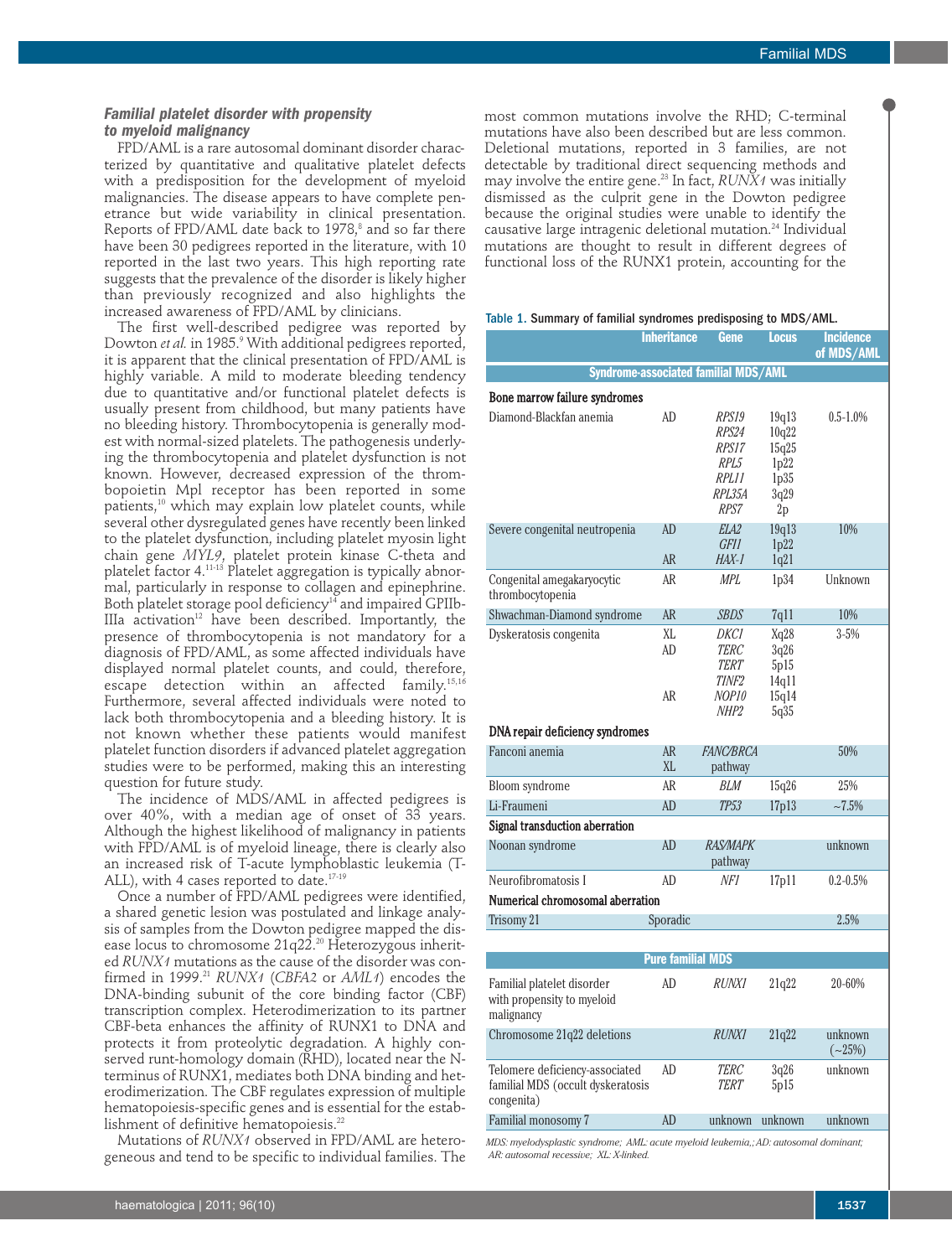Table 2. Clinical features of syndromic deletion of chromosome 21q22 including *RUNX1*.

| <b>Reference</b>                   | <b>Sex</b> | <b>Age when</b><br>thrombocytopenia<br>first detected<br>(platelet count<br>$[x10^{\circ}/L]$ | <b>MDS/AML</b> (age<br>at diagnosis) | <b>Growth</b> | <b>Mental</b><br>delay retardation | <b>Dysmorphisms and other abnormalities</b>                                                                                                                                              | <b>Cytogenetic analysis</b>                                                     |
|------------------------------------|------------|-----------------------------------------------------------------------------------------------|--------------------------------------|---------------|------------------------------------|------------------------------------------------------------------------------------------------------------------------------------------------------------------------------------------|---------------------------------------------------------------------------------|
| Huret <sup>29</sup>                | F          | Neonatal period<br>$(60-124)$                                                                 | Yes<br>$(8 \text{ years})$           | Yes           | Yes                                | Hypertelorism, downslanting palpebral<br>fissures, anteverted nares, broad nasal<br>root, cleft palate, axial hypotonia                                                                  | $del(21)(q21.2-q22.3),$<br>with partial duplication<br>suggested within 21q22.3 |
| Beri-Dexheimer <sup>30</sup>       | ${\rm F}$  | 10 years                                                                                      | N <sub>0</sub><br>(57)               | Yes           | Yes                                | Telecanthus, upslanting palpebral<br>fissures, anteverted nares, ASD,<br>cerebral micropolygyria                                                                                         | del(21)(q22.11q22.12)                                                           |
| Shinawi <sup>31</sup><br>Patient 1 | M          | 18 months<br>$(41-119)$                                                                       | Yes<br>$(6 \text{ years})$           | Yes           | N <sub>0</sub>                     | Hypertelorism, anteverted nares, broad<br>nasal root, high-arched palate, TGV,<br>absent left testis, umbilical hernia                                                                   | del(21)(q22.12)                                                                 |
| Shinawi <sup>31</sup><br>Patient 2 | F          | 19 months<br>$(30-90)$                                                                        | N <sub>o</sub>                       | Yes           | Yes                                | Hypertelorism, epicanthal folds,<br>anteverted nares, smooth philtrum,<br>hypoplastic toenails, dysgenesis of<br>corpus callosum                                                         | $del(21)$ (q22.11-q22.12)                                                       |
| Shinawi <sup>31</sup><br>Patient 3 | F          | 9 months<br>$(61-83)$                                                                         | N <sub>o</sub>                       | Yes           | Yes                                | Hypertelorism, epicanthal folds, flat<br>nasal bridge, small ears, epilepsy                                                                                                              | $del(21)(q21.3-q22.3)$                                                          |
| Fujita <sup>32</sup>               | M          | <b>NA</b><br>(185)                                                                            | N <sub>o</sub>                       | Yes           | Yes                                | Upslanting palpebral fissures, corneal<br>clouding right eye, prominent nasal<br>root, retrognathia, hypospadias                                                                         | $del(21)(q22.12-q22.2)$                                                         |
| van der Crabben <sup>33</sup>      | M          | 5 years<br>$(60-80)$                                                                          | Yes<br>$(5 \text{ years})$           | No            | N <sub>o</sub>                     | Flattened right helix, broad nasal bridge,<br>prominent philtrum, umbilical hernia                                                                                                       | $del(21) (q22.11-q22.12)$                                                       |
| Katzaki <sup>34</sup><br>Patient 1 | F          | Age NR<br>(NR)                                                                                | N <sub>o</sub>                       | Yes           | Yes                                | Downslanting palpebral fissures, broad<br>nasal bridge, small low-set ears, dystrophic<br>nails, hypotonia                                                                               | $del(21)(q22.11-q22.12)$                                                        |
| Katzaki <sup>34</sup><br>Patient 2 | M          | 13 months<br>(NR)                                                                             | N <sub>0</sub>                       | Yes           | Yes                                | Hypertelorism, downslanting palpebral<br>fissures, anteverted nares, hypoplastic<br>nails, epilepsy, agenesis of corpus callosum                                                         | $del(21) (q22.11-q22.12)$                                                       |
| Katzaki <sup>34</sup><br>Patient 3 | F          | Neonatal period<br>(NR)                                                                       | N <sub>o</sub>                       | Yes           | Yes                                | Broad nasal bridge, strabismus, thin upper<br>lip, ASD, epilepsy                                                                                                                         | $del(21)(q22.11-q22.13)$                                                        |
| Thevenon $35$                      | M          | Neonatal period<br>$(5-138)$                                                                  | N <sub>o</sub>                       | Yes           | Yes                                | Downslanting palpebral fissures, prominent<br>nasal root, low-set ears, ASD, non-obstructive<br>hypertrophic cardiomyopathy, facial diplegia,<br>epilepsy, dysgenesis of corpus callosum | $del(21)(q22.11-q22.12)$                                                        |
| Byrd <sup>36</sup>                 | F          | Neonatal period<br>$(16-100)$                                                                 | N <sub>o</sub>                       | Yes           | Yes                                | Downslanting palpebral fissures, cleft palate,<br>low-set ears, micrognathia, ASD, movement<br>disorder, hypoplastic corpus callosum                                                     | $del(21)(q22.11-q22.13)$                                                        |

MDS: myelodysplastic syndrome: AML: acute myeloid leukemia: ASD: atrial septal defect: TGV: transposition of the great vessels. NA: not applicable. NR: not reported.

variable phenotypes of FPD/AML between families. Mutations that cause haploinsufficiency are most frequent,<sup>21</sup> though some mutations are predicted to result in dominant-negative effects. 25,26 Dominant-negative proteins retain their ability to bind DNA or the CBF-beta partner, and thus reduce wild-type RUNX1 activity to below 50% by competing for DNA binding sites or for preferential binding to CBF-beta. Families with dominant-negative mutations are predicted to have a higher incidence of overt MDS/AML than those with mutations that act by haploinsufficiency, <sup>25</sup> suggesting that the dosage of RUNX1 is important in leukemogenesis. However, inherited *RUNX1* mutations by themselves are insufficient to cause overt MDS/AML. This is demonstrated in FPD/AML by the incomplete penetrance for malignancy and a variable latency until development of MDS/AML (up to 75 years), as well as the frequent additional karyotype abnormalities noted at the time of MDS/AML diagnosis. A key second hit seen in affected individuals at the time of MDS/AML

diagnosis is that of biallelic *RUNX1* mutations. <sup>18</sup> A decrease in RUNX1 dosage resulting from the shift from heterozygous to homozygous loss of *RUNX1* is thought to be the necessary step for development of overt leukemia. 18 However, some affected individuals have not exhibited second *RUNX1* mutations, suggesting that other secondary events may also be sufficient for leukemogenesis.

The descriptions of recently reported families suggest that FPD/AML may be more heterogeneous than originally recognized. Exemplifying this is the increased risk of T-ALL in these families. The mechanisms underlying the development of T-ALL are unknown but constitute an area of active interest. Somatic *RUNX1* mutations have not been reported at the time of T-ALL diagnosis. In one case, the second hit was attributed to a translocation t(1;7)(p34.1;q22), <sup>19</sup> whereas the second hit is unknown in the other 3 cases. A predisposition to B-lymphoid cell malignancies may also be possible in *FPD/AML*, as *RUNX1* is expressed in adult B cells in addition to myeloid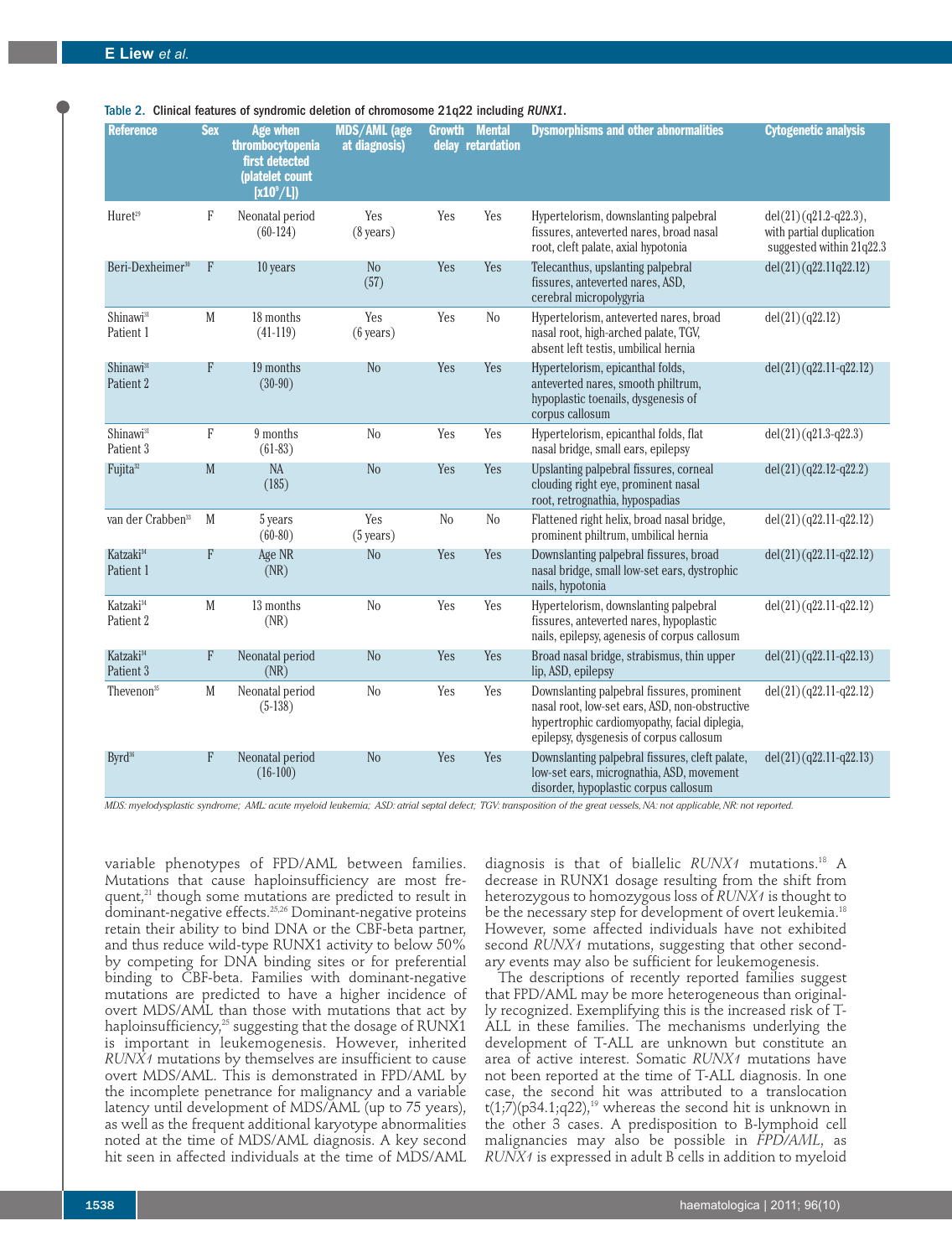| <b>Pedigree</b> | <b>Affected</b><br>genotyped<br><b>individuals</b>                       | Age<br>at diagnosis<br>(years)                  | <b>Hematologic</b><br><b>abnormality</b>                                                    | <b>Other medical history</b>                                                                                                                                     | <b>Telomere studies</b><br><b>Mutation</b> | % Wild-type<br>telomerase activity |
|-----------------|--------------------------------------------------------------------------|-------------------------------------------------|---------------------------------------------------------------------------------------------|------------------------------------------------------------------------------------------------------------------------------------------------------------------|--------------------------------------------|------------------------------------|
| 1               | Father<br>Proband<br>Son                                                 | 65<br>45<br>NR                                  | Anemia and thrombocytopenia<br>MDS (RAEB-1)<br>Severe aplastic anemia                       | Died of myocardial<br>infarction (70 years)                                                                                                                      | heterozygous<br>TERC c.212C>G<br>mutation  |                                    |
| $\overline{2}$  | Father<br>Paternal uncle<br>Paternal uncle<br>Proband<br>Paternal cousin | 62<br>~10<br><b>NA</b><br>40<br><b>NA</b>       | MDS (RCMD and ring<br>sideroblasts)<br>AML<br><b>NR</b><br>MDS (RCMD)<br><b>NR</b>          | Died of gastric cancer<br>$(65 \text{ years})$<br>Diagnosed with gastric<br>cancer (63 years)<br>Died of pulmonary<br>fibrosis/lung cancer<br>$({\sim}40$ years) | heterozygous<br>TERC c.309G>T<br>mutation  | $\overline{4}$                     |
| 3               | Paternal<br>grand-mother<br>Father<br>Proband                            | NA<br><b>NR</b><br>32                           | NR<br><b>MDS</b><br>Aplastic anemia                                                         | Asymptomatic (82 years)<br>Died (cause and age NR)<br>Died of fibrosing alveolitis<br>(age NR)                                                                   | heterozygous<br>TERT c.1892G>A<br>mutation | $\sim 0$                           |
| 4               | Mother<br>Proband<br>Sister<br>Sister<br>Sister                          | <b>NA</b><br>30<br>NR<br><b>NA</b><br><b>NA</b> | <b>NR</b><br>Hypoplastic MDS $\rightarrow$ AML<br>Aplastic anemia<br><b>NR</b><br><b>NR</b> | Asymptomatic<br>Died of relapsed AML<br>post-sibling HSCT<br>Asymptomatic<br>Asymptomatic                                                                        | heterozygous<br>TERT c.2354C>T<br>mutation | 11                                 |

#### Table 3. Telomerase disorders in familial MDS.

TERC: telomerase RNA component; MDS: myelodysplastic syndrome; RAEB: refractory anemia with excess blasts; NR: not reported; RCMD: refractory cytopenia with multilineage dysplasia; AML: acute myeloid leukemia; NA: not applicable; TERT: telomerase reverse transcriptase; HSCT: hematopoietic stem cell transplantation.

and T cells. $^{\scriptscriptstyle 27}$  An individual from one pedigree was noted to develop diffuse large B-cell lymphoma (C. Owen, unpublished data, 2011) but additional confirmed B-cell lymphoma cases have not been reported.

#### *Syndromic cases of loss of chromosome 21q22*

In addition to FPD/AML, other cases of germline *RUNX1* deletion have been reported in individuals with constitutional deletions of chromosome 21q22, with several cases showing congenital thrombocytopenia and subsequent development of MDS/AML. These cases typically lack a family history and are assumed to result from a sporadic germline mutational event. These deletions result in a complex phenotype, including dysmorphic features, organ malformations, growth delay, and mental retardation. The clinical features of reported cases where descriptions of hematologic findings were available are summarized in Table 2. $^{\scriptscriptstyle 28\text{-}36}$  All but one case $^{\scriptscriptstyle 32}$  reported thrombocytopenia, with qualitative platelet defects described in 2 cases. 30,36 MDS/AML developed in 3 cases, with a median age of onset of six years (range 5-8 years). This median age is much lower than that of traditional FPD/AML and suggests that other genes within the 21q22 locus may also be important in leukemogenesis.

A review of published cases of 21q deletions revealed that deletions involving the region spanning 21q22.1 – q22.2 present with a more severe phenotype than deletions in more proximal or distal regions. <sup>37</sup> MicroRNAs (miRNAs) have recently been proposed to have a role in determining disease phenotype. MiRNAs act post-transcriptionally within cells to regulate gene expression by

binding to target messenger RNAs (mRNAs), causing either translation repression or cleavage of target transcripts. <sup>38</sup> Using bioinformatic analysis, Katzaki *et al.* found that 4 out of 9 patients with overlapping deletions of 21q22 had a deletion of the miRNA miR-802. <sup>34</sup> However, 2 of the patients who developed MDS/AML were included in the analysis and both retained expression of miR-802. Therefore, the role of miRNAs in FPD/AML leukemogenesis is still not clear and further studies are required to clarify whether miR-802 influences the hematologic phenotype.

#### *Telomere disorders*

Telomeres are repetitive non-coding DNA sequences found at the ends of chromosomes and maintain chromosomal stability. Telomeres shorten after each cell division, and signal cell senescence and apoptosis when they reach a critically short length. In order to counteract telomere shortening, highly proliferative cells such as hematopoietic stem cells express telomerase, a ribonucleoprotein complex consisting of a reverse transcriptase (TERT), a telomerase RNA component (TERC), and several ancillary proteins. The telomerase complex has been reported to be active and important in many cancers, both solid tumors and hematologic malignancies. 39

Excessively short telomeres are reported in dyskeratosis congenita (DC), an inherited disorder of mutations affecting the telomerase complex. The classical clinical presentation of DC includes a mucocutaneous "diagnostic triad" (dystrophic nails, oral leukoplakia, abnormal skin pigmentation) in addition to bone marrow failure, pulmonary and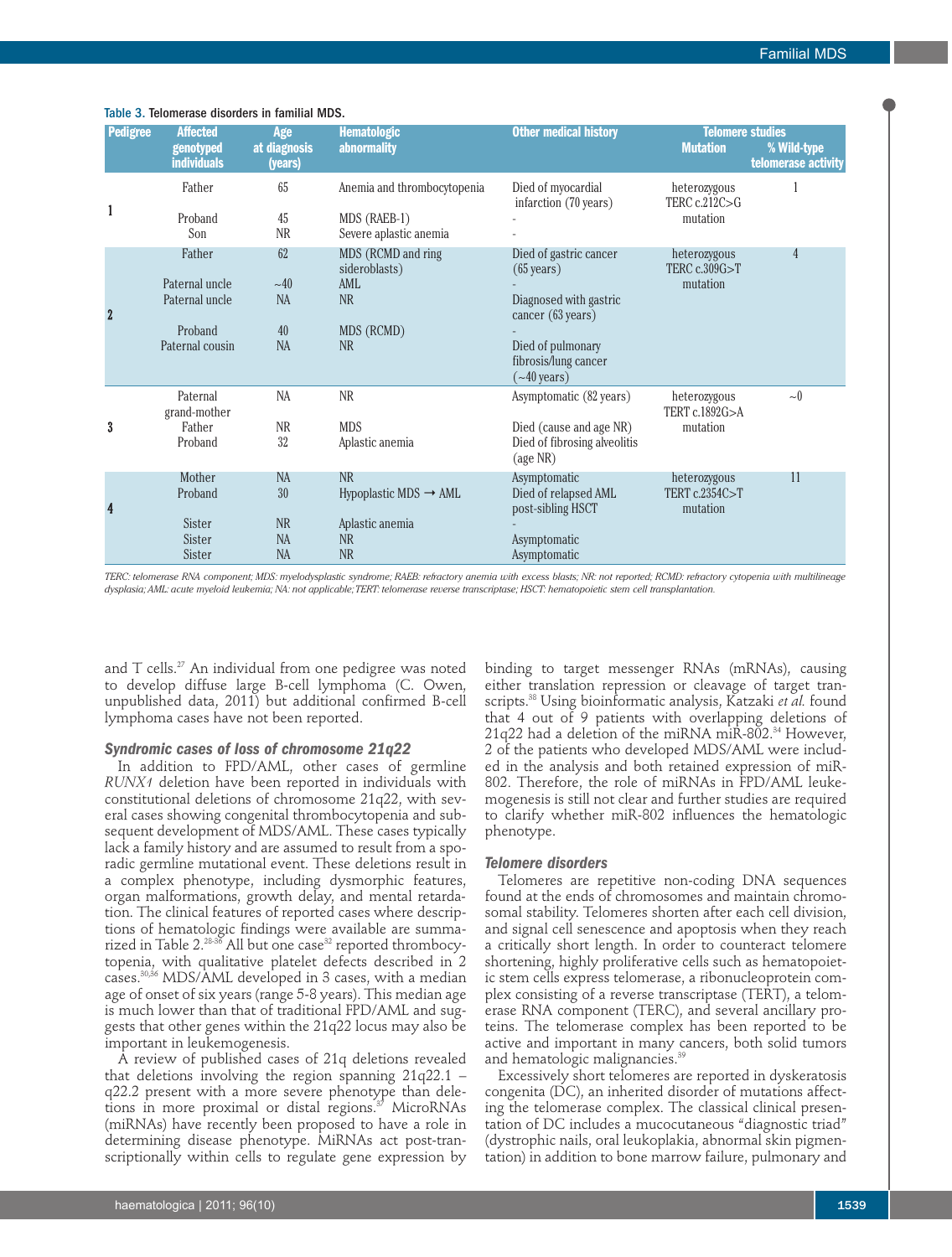liver fibrosis, features of premature aging, and a predisposition to malignancy, including MDS/AML. $^{\scriptscriptstyle 40,41}$  The inheritance patterns of DC include X-linked recessive, autosomal recessive, and autosomal dominant; the latter is caused by heterozygous mutations in *TERC*<sup>42</sup> or *TERT*. 43 Patients with autosomal dominant DC often do not exhibit any of the physical findings traditionally associated with the syndrome, and some have initially presented with MDS/AML, effectively appearing as pure familial MDS. 44-46 Kirwan *et al.* recently described 4 pedigrees with familial MDS/AML who harbored mutations in *TERC* or *TERT* and were entirely lacking the mucocutaneous features of DC. <sup>47</sup> Table 3 summarizes the clinical history of these kindreds. The telomerase activity in these affected families ranged from 0-11% of wild-type levels, with no clear difference between *TERC* or *TERT* mutations. The mutations demonstrated variable penetrance, and neither telomerase activity level nor mutation location could predict the clinical phenotype. Several asymptomatic carriers of *TERT* and *TERC* mutations are reported, and continued surveillance for the development of MDS/AML is important in these individuals. Similar to inherited *RUNX1* mutations, telomerase complex mutations alone are thus insufficient to cause MDS/AML and instead act as initiating mutations. Additional genetic lesions, necessary for overt malignancy, then result from the chromosomal instability caused by critically short telomeres. Acquired genetic lesions may also modify disease severity, explaining the variability within affected individuals in these reported telomere-deficiency families.

A particularly notable clinical feature of familial telomere deficiency-associated MDS is anticipation, the process where successive generations present with increasingly severe phenotypes at an earlier age. 43,48 This process likely results as each successive generation inherits progressively shorter telomeres that increasingly promote genomic instability and lead to earlier development of marrow failure, MDS or AML. This is of clinical importance in that an affected individual may present before a parent who carries the same mutation. Therefore, an inherited lesion should always be considered in a young patient presenting with MDS, even in the absence of pre-existing morphological or hematologic abnormalities.

### *Familial monosomy 7*

Familial cases of MDS/AML associated with complete or partial loss of chromosome 7 have been reported in 14 pedigrees, <sup>49</sup> with significant variability in clinical presentations. Affected family members often present before the age of 18 years, and cytopenias in non-MDS/AMLaffected family members are also reported. Monosomy 7 is a frequent acquired aberration in sporadic MDS and AML and confers an adverse prognosis. It is commonly associated with secondary MDS/AML following mutagenic exposures, such as chemotherapy with alkylating agents or occupational exposure to chemical toxins. Monosomy 7 is also the most frequently acquired abnormality in MDS/AML associated with inherited bone marrow failure syndromes. 50,51

Initially, it was thought that familial monosomy 7 resulted from a germline mutation of a tumor-suppressor gene located on the retained chromosome 7, with loss of the wild-type chromosome 7 providing the second hit necessary for cancer development. This was disproved when studies showed different parental origin of the retained

chromosome in several sibling pairs with familial monosomy 7. 52-54 Although the causative gene has not yet been identified, the pattern of inheritance appears to be autosomal dominant with variable penetrance. Monosomy 7 is not present in the germline in these individuals but instead presents as an acquired abnormality recurring within the family, with the lesion developing at any time in the course of the individual's hematologic disease. While the culprit gene is not on chromosome 7, it is interesting to note that *EZH2*, a commonly mutated gene in sporadic MDS, is located on 7q. <sup>3</sup> Since leukemogenesis is thought to result from the accumulation of multiple genetic insults, the loss of chromosome 7 may simply be a recurrent secondary event in the multi-hit model of AML.

## *Implications for hematopoietic stem cell transplantation*

Currently, the only curative treatment for MDS, both sporadic and familial, is allogeneic hematopoietic stem cell transplantation (HSCT). In familial cases of MDS, the use of a related donor is problematic, due to the risk of using stem cells affected by the same inherited mutation. Given the increased recognition of familial MDS, many modern cases of FPD/AML are discovered while siblings are investigated as potential HSCT donors in an affected family. A comprehensive workup often only occurs if the potential donor is discovered to have hematologic abnormalities. This screening may not be sufficient given our current awareness that some patients with inherited *RUNX1* mutations have normal platelet counts, as may patients with inherited telomerase deficiency.

The outcomes of HSCT using affected siblings donors are clearly suboptimal. In FPD/AML, these include slow and incomplete engraftment (one case), <sup>55</sup> failed engraftment (one case), $^{\prime\prime}$  early relapse (one case), $^{\prime\prime}$  and EBV-associated lymphoproliferative disorders (2 cases). 17,55 Similarly, sibling-donor HSCT in families with telomerase mutations yields unfavorable results with poor stem cell mobilization in donors and one case of delayed engraftment resulting in death from neutropenic sepsis. <sup>56</sup> These cases underscore the importance of screening for inherited MDS in relatives of young patients with MDS. Because *RUNX1* mutations are known to predispose to myeloid malignancy, determination of *RUNX1* mutational status should be incorporated into the related donor screening workup prior to transplant of young patients with MDS/AML, especially in families with any history of bleeding or platelet abnormalities, however minor. While inherited *TERC* and *TERT* mutations are less frequently observed, screening for these abnormalities should also be considered, especially in the light of potential anticipation, such that a familial inheritance may not be evident when the index case presents.

## **Conclusions**

Considerable advances have been made in understanding familial MDS. Heightened awareness of clinicians, as evidenced by the recent increase in reported cases, will continue to help identify familial cases of MDS. Investigation of families with both established and newer molecular genetic techniques may also identify novel causative mechanisms. This was demonstrated by Scott *et al.* who recently described 4 pedigrees with inherited MDS caused by heterozygous mutations in *GATA2*. <sup>57</sup> Despite the progress made so far, many cases of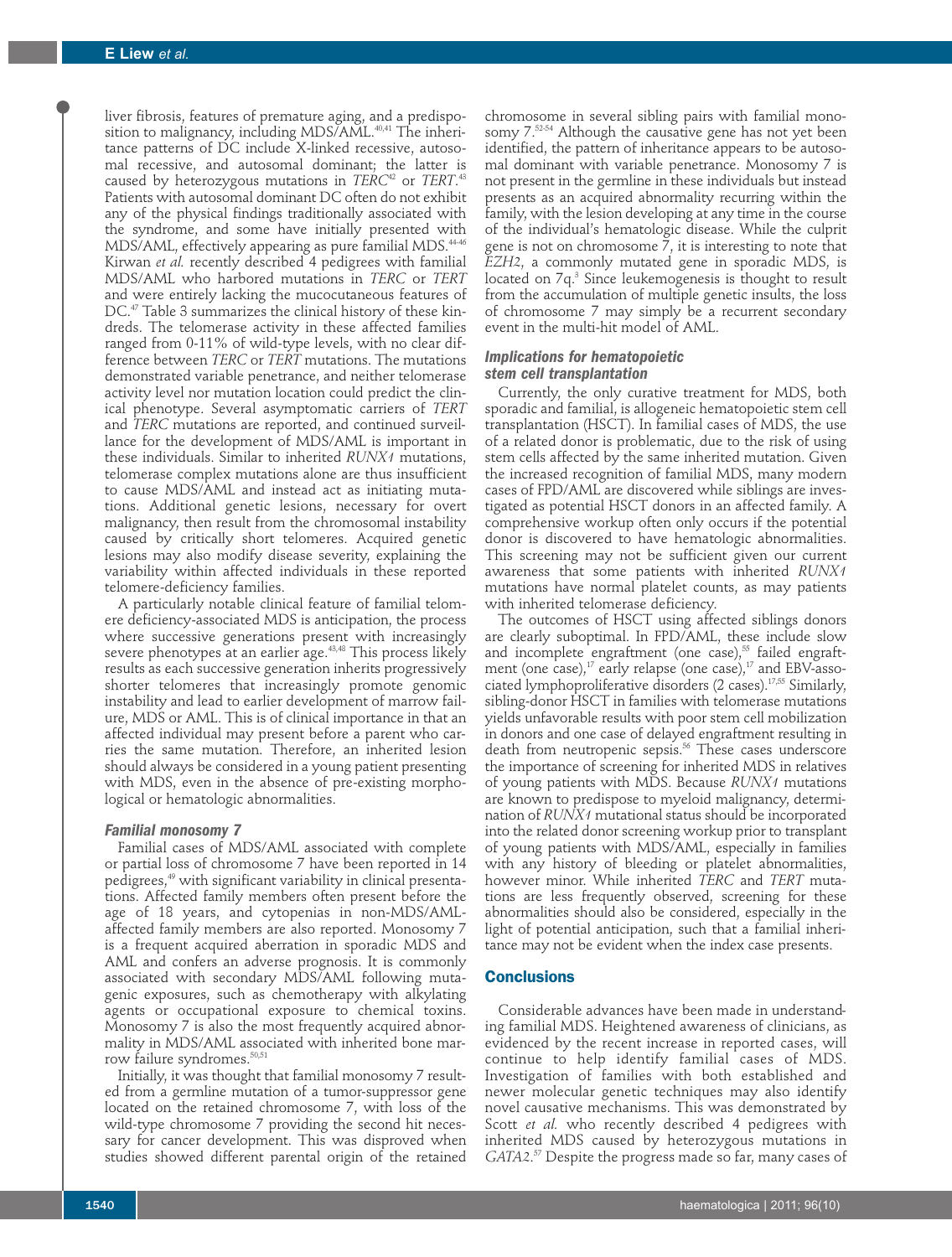familial MDS remain unexplained and additional genetic lesions must exist. Identifying familial MDS has significant implications for clinical practice, particularly in donor selection for allogeneic HSCT. Greater understanding of the molecular mechanisms leading to disease in families may also help in identifying potential novel targeted therapies, with the goal of improving outcomes for all patients with MDS.

# **Authorship and Disclosures**

*The information provided by the authors about contributions from persons listed as authors and in acknowledgments is available with the full text of this paper at www.haematologica.org.*

*Financial and other disclosures provided by the authors using the ICMJE (www.icmje.org) Uniform Format for Disclosure of Competing Interests are also available at www.haematologica.org.*

# **References**

- 1. Ma X, Does M, Raza A, Mayne ST. Myelodysplastic syndromes: incidence and survival in the United States. Cancer. 2007;109(8):1536-42.
- 2. Rollison DE, Howlader N, Smith MT, Strom SS, Merritt WD, Ries LA, et al. Epidemiology of myelodysplastic syndromes and chronic myeloproliferative disorders in the United States, 2001-2004, using data from the NAACCR and SEER programs. Blood. 2008;112(1):45-52.
- 3. Bejar R, Levine R, Ebert BL. Unraveling the molecular pathophysiology of myelodysplastic syndromes. J Clin Oncol. 2011;29(5): 504-15.
- 4. Tefferi A, Vardiman JW. Myelodysplastic syndromes. N Engl J Med. 2009;361(19): 1872-85.
- 5. Larson RA, Wang Y, Banerjee M, Wiemels J, Hartford C, Beau MML, et al. Prevalence of the Inactivating 609C→T Polymorphism in the NAD(P)H:Quinone Oxidoreductase (NQO1) Gene in Patients With Primary and Therapy-Related Myeloid Leukemia. Blood. 1999;94(2):803-7.
- 6. Alter BP. Diagnosis, Genetics, and Management of Inherited Bone Marrow Failure Syndromes. Hematology. 2007;2007  $(1):29-39.$
- 7. D'Orazio JA. Inherited cancer syndromes in children and young adults. J Pediatr Hematol Oncol. 2010;32(3):195-228.
- 8. Luddy RE, Champion LA, Schwartz AD. A fatal myeloproliferative syndrome in a family with thrombocytopenia and platelet dysfunction. Cancer. 1978;41(5):1959-63.
- 9. Dowton SB, Beardsley D, Jamison D, Blattner S, Li FP. Studies of a familial platelet disorder. Blood. 1985;65(3):557-63.
- 10. Heller PG, Glembotsky AC, Gandhi MJ, Cummings CL, Pirola CJ, Marta RF, et al. Low Mpl receptor expression in a pedigree with familial platelet disorder with predisposition to acute myelogenous leukemia and a novel AML1 mutation. Blood. 2005;105(12):4664-70.
- 11. Jalagadugula G, Mao G, Kaur G, Goldfinger LE, Dhanasekaran DN, Rao AK. Regulation of platelet myosin light chain (MYL9) by RUNX1: implications for thrombocytopenia and platelet dysfunction in RUNX1 haplodeficiency. Blood. 2010;116(26):6037- 45.
- 12. Sun L, Mao G, Rao AK. Association of CBFA2 mutation with decreased platelet PKC-theta and impaired receptor-mediated activation of GPIIb-IIIa and pleckstrin phosphorylation: proteins regulated by CBFA2 play a role in GPIIb-IIIa activation. Blood. 2004;103(3):948-54.
- 13. Aneja K, Jalagadugula GS, Mao G, Rao AK. Mechanism of Platelet Factor (PF4) Deficiency with RUNX1 Mutations:

RUNX1 Is a Transcriptional Regulator of PF4. ASH Annual Meeting Abstracts. 2009;114(22):227.

- 14. Gerrard JM, Israels ED, Bishop AJ, Schroeder ML, Beattie LL, McNicol A, et al. Inherited platelet-storage pool deficiency associated with a high incidence of acute myeloid leukaemia. Br J Haematol. 1991;79 (2):246-55.
- 15. Walker LC, Stevens J, Campbell H, Corbett R, Spearing R, Heaton D, et al. A novel inherited mutation of the transcription factor RUNX1 causes thrombocytopenia and may predispose to acute myeloid leukaemia. Br J Haematol. 2002;117(4):878- 81.
- 16. Ganly P, Walker LC, Morris CM. Familial mutations of the transcription factor RUNX1 (AML1, CBFA2) predispose to acute myeloid leukemia. Leuk Lymphoma. 2004;45(1):1-10.
- 17. Owen CJ, Toze CL, Koochin A, Forrest DL, Smith CA, Stevens JM, et al. Five new pedigrees with inherited RUNX1 mutations causing familial platelet disorder with propensity to myeloid malignancy. Blood. 2008;112(12):4639-45.
- 18. Preudhomme C, Renneville A, Bourdon V, Philippe N, Roche-Lestienne C, Boissel N, et al. High frequency of RUNX1 biallelic alteration in acute myeloid leukemia secondary to familial platelet disorder. Blood. 2009;113(22):5583-7.
- 19. Nishimoto N, Imai Y, Ueda K, Nakagawa M, Shinohara A, Ichikawa M, et al. T cell acute lymphoblastic leukemia arising from familial platelet disorder. Int J Hematol. 2010;92(1):194-7.
- 20. Ho CY, Otterud B, Legare RD, Varvil T, Saxena R, DeHart DB, et al. Linkage of a familial platelet disorder with a propensity to develop myeloid malignancies to human chromosome 21q22.1-22.2. Blood. 1996;87 (12):5218-24.
- 21. Song WJ, Sullivan MG, Legare RD, Hutchings S, Tan X, Kufrin D, et al. Haploinsufficiency of CBFA2 causes familial thrombocytopenia with propensity to develop acute myelogenous leukaemia. Nat Genet. 1999;23(2):166-75.
- 22. Asou N. The role of a Runt domain transcription factor AML1/RUNX1 in leukemogenesis and its clinical implications. Crit Rev Oncol Hematol. 2003;45(2):129-50.
- 23. Jongmans MC, Kuiper RP, Carmichael CL, Wilkins EJ, Dors N, Carmagnac A, et al. Novel RUNX1 mutations in familial platelet disorder with enhanced risk for acute myeloid leukemia: clues for improved identification of the FPD/AML syndrome. Leukemia. 2010;24(1):242-6.
- 24. Legare RD, Lu D, Gallagher M, Ho C, Tan X, Barker G, et al. CBFA2, frequently rearranged in leukemia, is not responsible for a familial leukemia syndrome. Leukemia. 1997;11(12):2111-9.
- 25. Michaud J, Wu F, Osato M, Cottles GM, Yanagida M, Asou N, et al. In vitro analyses of known and novel RUNX1/AML1 mutations in dominant familial platelet disorder with predisposition to acute myelogenous leukemia: implications for mechanisms of pathogenesis. Blood. 2002;99(4):1364-72.
- 26. Matheny CJ, Speck ME, Cushing PR, Zhou Y, Corpora T, Regan M, et al. Disease mutations in RUNX1 and RUNX2 create nonfunctional, dominant-negative, or hypomorphic alleles. EMBO J. 2007;26(4):1163- 75.
- 27. Lorsbach RB, Moore J, Ang SO, Sun W, Lenny N, Downing JR. Role of RUNX1 in adult hematopoiesis: analysis of RUNX1- IRES-GFP knock-in mice reveals differential lineage expression. Blood. 2004;103(7): 2522-9.
- 28. Huret JL, Léonard C, Chery M, Philippe C, Schafei-Benaissa E, Lefaure G, et al. Monosomy 21q: two cases of del(21q) and review of the literature. Clinical Genetics. 1995;48(3):140-7.
- 29. Huret JL, Léonard C. Chromosome 21 and platelets: a gene dosage effect? Clinical Genetics. 1997;51(2):140-1.
- 30. Beri-Dexheimer M, Latger-Cannard V, Philippe C, Bonnet C, Chambon P, Roth V, et al. Clinical phenotype of germline RUNX1 haploinsufficiency: from point mutations to large genomic deletions. Eur J Hum Genet. 2008;16(8):1014-8.
- 31. Shinawi M, Erez A, Shardy DL, Lee B, Naeem R, Weissenberger G, et al. Syndromic thrombocytopenia and predisposition to acute myelogenous leukemia caused by constitutional microdeletions on chromosome 21q. Blood. 2008;112(4):1042- 7.
- 32. Fujita H, Torii C, Kosaki R, Yamaguchi S, Kudoh J, Hayashi K, et al. Microdeletion of the Down syndrome critical region at 21q22. Am J Med Genet A. 2010;152A(4): 950-3.
- 33. van der Crabben S, van Binsbergen E, Ausems M, Poot M, Bierings M, Buijs A. Constitutional RUNX1 deletion presenting as non-syndromic thrombocytopenia with myelodysplasia: 21q22 ITSN1 as a candidate gene in mental retardation. Leukemia Research. 2010;34(1):e8-e12.
- 34. Katzaki E, Morin G, Pollazzon M, Papa FT, Buoni S, Hayek J, et al. Syndromic mental retardation with thrombocytopenia due to 21q22.11q22.12 deletion: Report of three patients. Am J Med Genet A. 2010;152A(7): 1711-7.
- 35. Thevenon J, Callier P, Thauvin-Robinet C, Mejean N, Falcon-Eicher S, Maynadie M, et al. De Novo 21q22.1q22.2 deletion including RUNX1 mimicking a congenital infection. Am J Med Genet A. 2011;155(1):126- 9.
- 36. Byrd RS, Zwerdling T, Moghaddam B, Pinter JD, Steinfeld MB. Monosomy